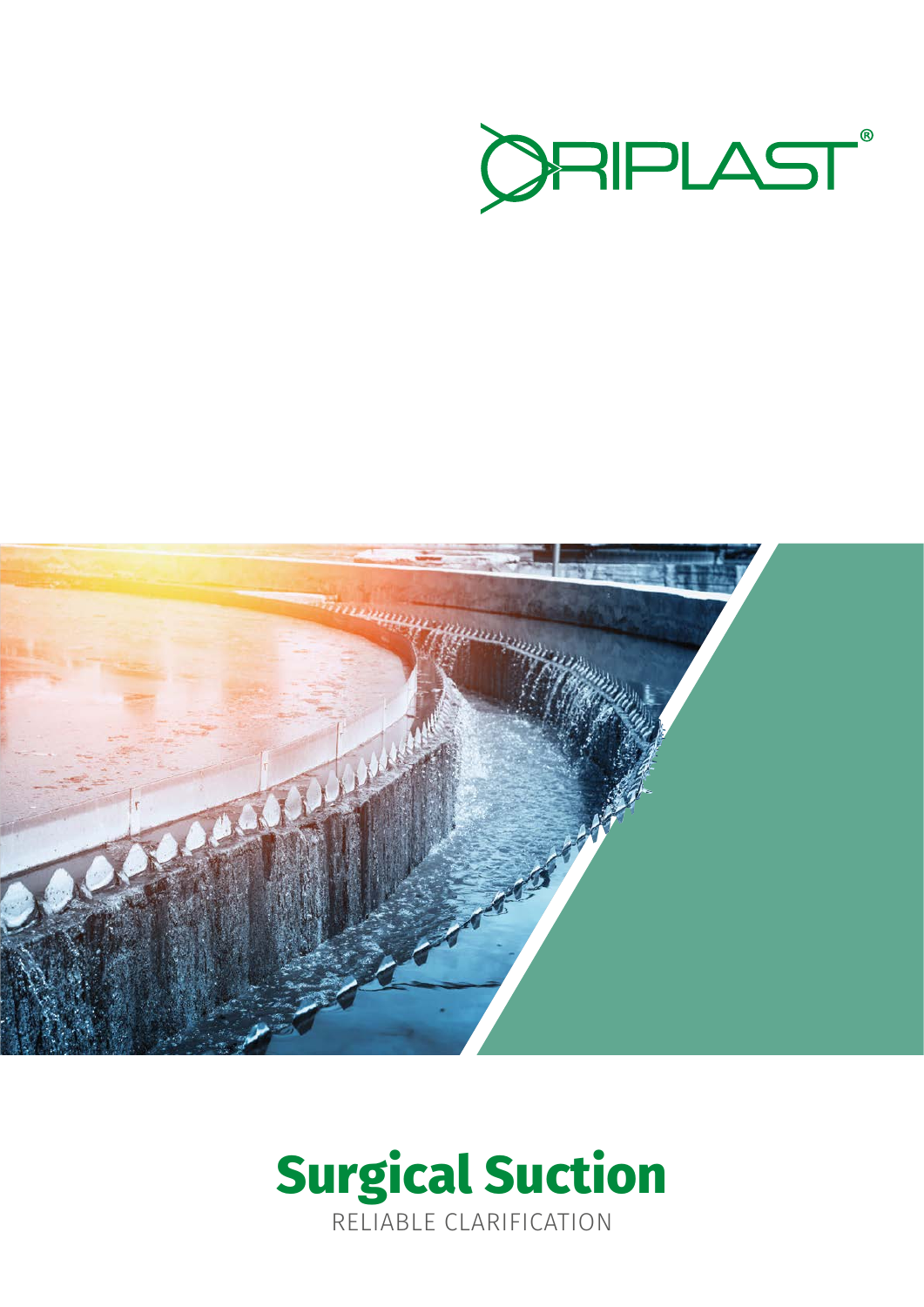# Surgical Suction **Surgical Suction** FLEXIBLE SURGICAL SUCTION SYSTEMS

## *Systems for any need*

Surgical suction systems are designed for the suction of fluids and tissue residues. They are mainly used during surgery to keep the operating area clean and maintain an overview or remove rinsing fluid that has been applied.

Surgical suction systems remove solid and liquid substances quickly and reliably without clogging.

Our connection tubes offer numerous connection options with a wide variety of adapters. The following connectors can be found in our range: Sherwood, funnel, silicone and fingertip. There is a choice between one-sided and two-sided connectors. **Adapter**

The protection cap allows uncomplicated and fast closure of the respective adapter or connector. These also protect the user from contamination.

**Protection cap**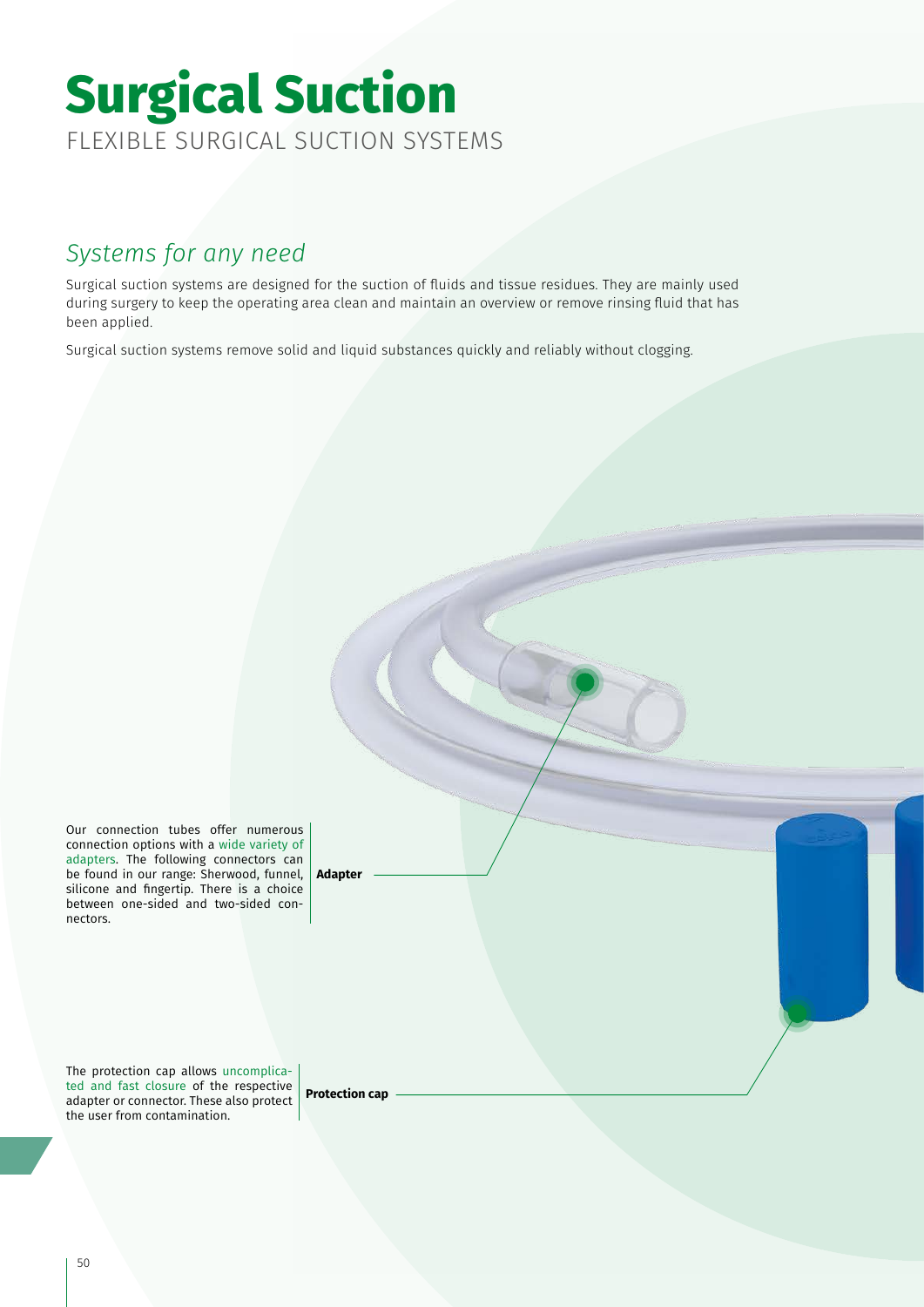**Suction tube**

The length of the suction tubes varies from 1 to 5 m and allows optimal and reliable connection with a variety of adapters. In addition, these are available in different lumen sizes. The transparent disposable tubes are made of high-quality, kink-resistant material and guarantee a high flow rate

**Fingertip**

The fingertip can be used as a connection option. It is used for suction regulation and offers further connection options to the integrated step connector. Suction systems can be customised on request.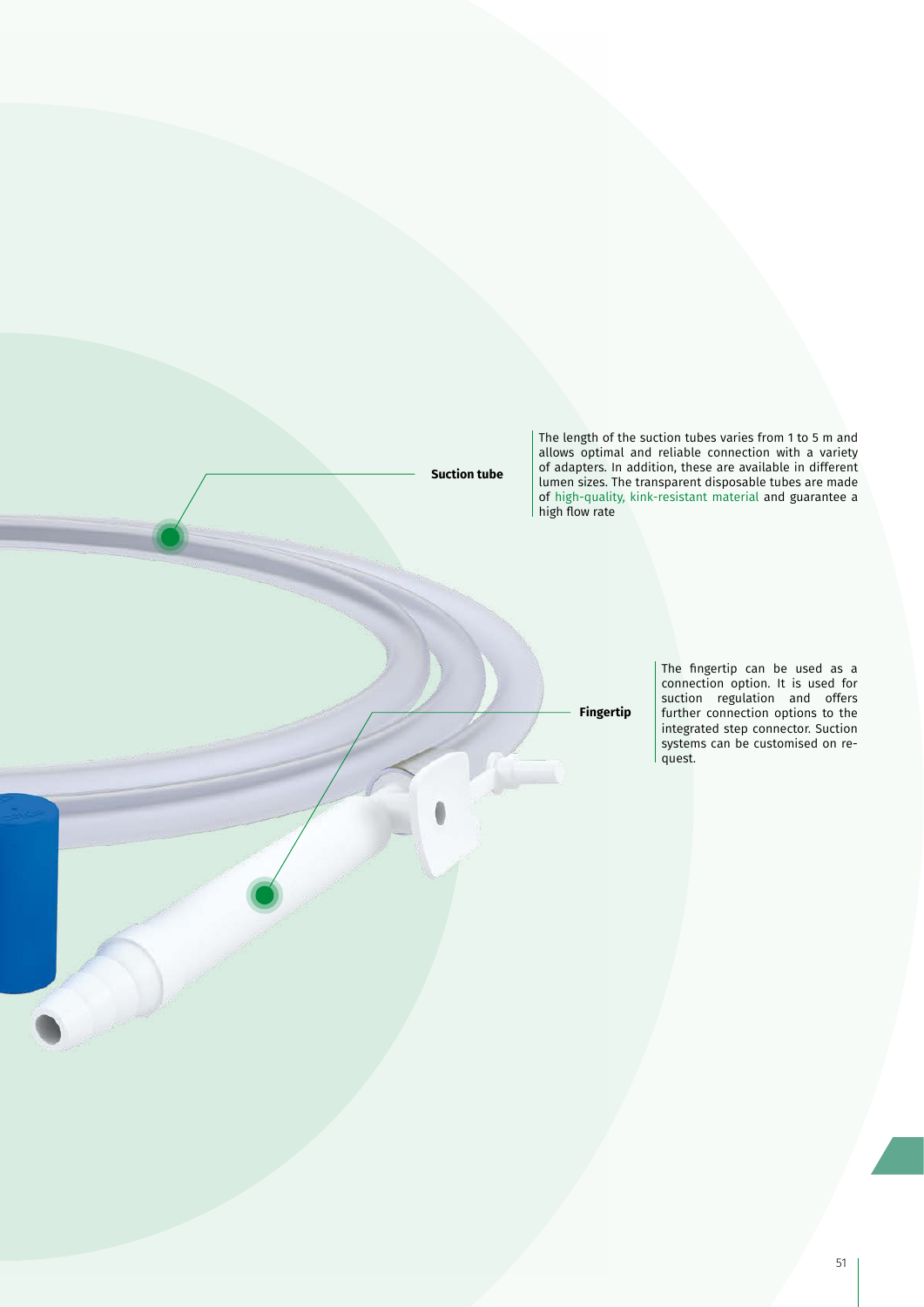### **Suction Complete Set**

The set can be used for an extraction of body fluids. It consists of a suction tube, a Redon drain and a disposable Redon needle.

|          |            | Quad Pack              |                                                                                                       |                   |                    |    |    |
|----------|------------|------------------------|-------------------------------------------------------------------------------------------------------|-------------------|--------------------|----|----|
|          |            | Tube: with slide clamp |                                                                                                       | (PVC)             |                    |    |    |
|          |            |                        | <b>Redon drain:</b> 500 mm, 140 mm crossperforated, with an X-ray<br>contrast line and length marking | <b>STERILE EO</b> |                    |    |    |
|          |            |                        | <b>Redon needle:</b> straight form                                                                    |                   |                    |    |    |
| Art.-No. | <b>PCN</b> | eClass                 | Tube length (mm)                                                                                      | Secretion stop    | Connector          | FG | PU |
| VK00512  | 17486277   | $34 - 24 - 13 - 90$    | 1080                                                                                                  |                   | cut down connector | 10 | 50 |

# **Suction Tube**

Surgical suction tubes are suitable for the suction of body fluids. These are available in a different range of design and size.



### *Suction Connecting Tube*

 $\bullet$  for connecting suction pump and handpiece



| Art.-No.    | <b>PCN</b> | eClass      | FG | Tube length (mm) | <b>Connector</b>                  | Endcap (without thread) | PU  |
|-------------|------------|-------------|----|------------------|-----------------------------------|-------------------------|-----|
| VK00005     | 17483273   | 34-24-13-05 | 18 | 1800             | two-sided silicone connector      |                         | 100 |
| VK00006     | 17483296   | 34-24-13-05 | 18 | 1800             | silicone connector, LL pos        |                         | 50  |
| VK001291    | 17484255   | 34-24-13-05 | 25 | 1500             | two-sided Sherwood                |                         | 50  |
| VK00128     | 17484249   | 34-24-13-05 | 25 | 1600             | two-sided silicone connector      |                         | 50  |
| VK00131     | 17484278   | 34-24-13-05 | 25 | 1600             | silicone connector, fingertip     | -                       | 50  |
| VK00527     | 17486366   | 34-24-13-05 | 25 | 1600             | one-side Sherwood                 |                         | 50  |
| VK00529     | 17486372   | 34-24-13-05 | 25 | 1600             | Sherwood, fingertip               | ۰                       | 50  |
| VK00516     | 17486308   | 34-24-13-05 | 25 | 2000             | two-sided Sherwood                |                         | 50  |
| VK00112     | 17484166   | 34-24-13-05 | 25 | 2100             | two-sided funnel connector (grey) |                         | 50  |
| VK00518     | 17486314   | 34-24-13-05 | 25 | 2400             | two-sided Sherwood                |                         | 50  |
| VK00113     | 17484172   | 34-24-13-05 | 25 | 3000             | two-sided funnel connector (grey) |                         | 50  |
| VK00119     | 17484195   | 34-24-13-05 | 25 | 3000             | funnel connector (grey)           |                         | 50  |
| VK00519     | 17486320   | 34-24-13-05 | 25 | 3000             | two-sided Sherwood                |                         | 50  |
| VK00523 2/3 | 17486337   | 34-24-13-05 | 25 | 3000             | two-sided Sherwood                |                         | 50  |
| VK00524 3   | 17486343   | 34-24-13-05 | 25 | 3000             | Sherwood, silicone connector      |                         | 50  |
| VK00120     | 17484203   | 34-24-13-05 | 25 | 3500             | funnel connector (grey), Sherwood |                         | 50  |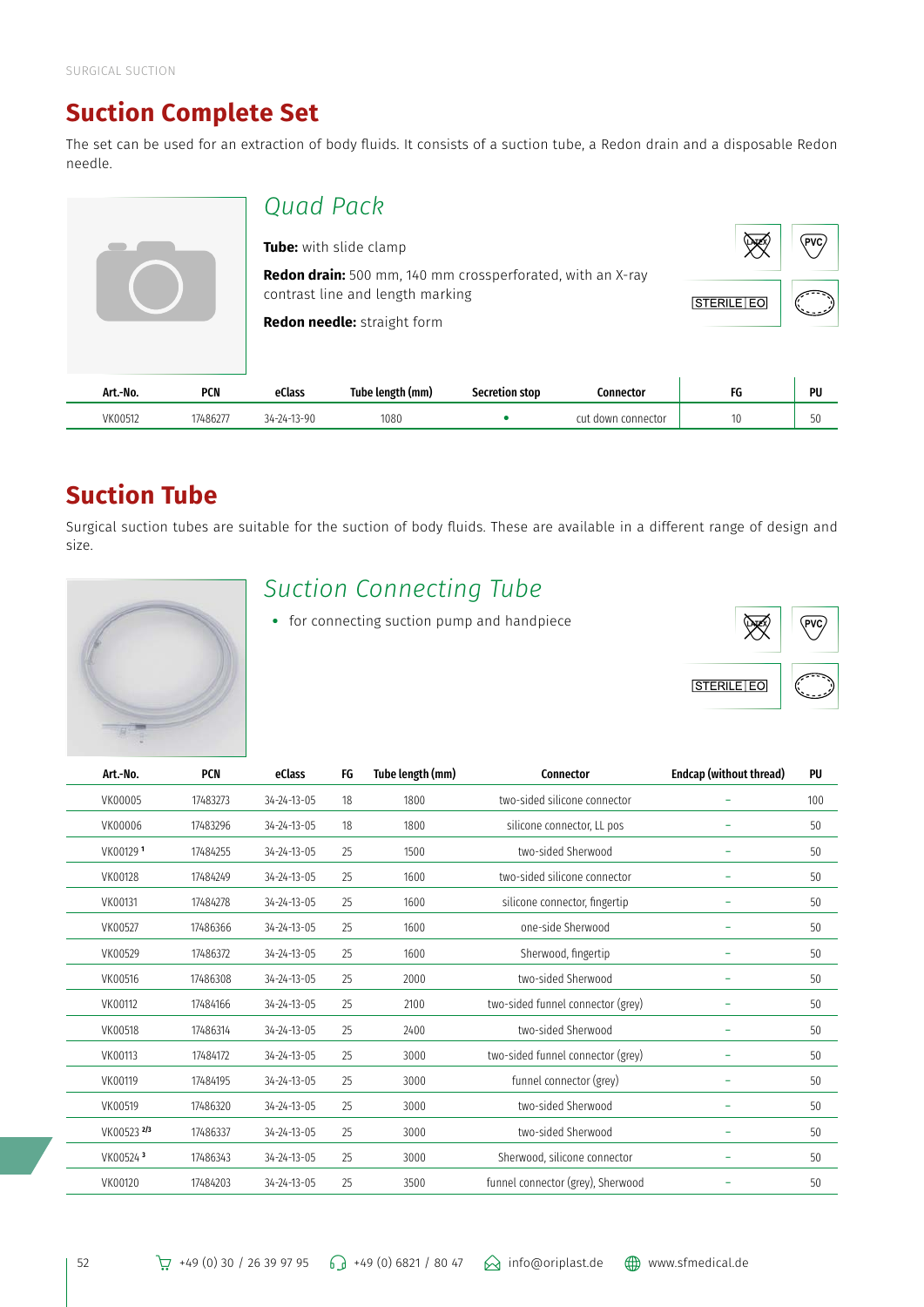| Art.-No.             | <b>PCN</b> | eClass              | FG | Tube length (mm) | Connector                     | Endcap (without thread) | PU |
|----------------------|------------|---------------------|----|------------------|-------------------------------|-------------------------|----|
| VK00007              | 17483304   | $34 - 24 - 13 - 05$ | 27 | 1000             | two-sided silicone connector  |                         | 50 |
| VK00127              | 17484232   | $34 - 24 - 13 - 05$ | 27 | 1300             | two-sided silicone connector  | -                       | 50 |
| VK00126              | 17484226   | $34 - 24 - 13 - 05$ | 27 | 1900             | two-sided silicone connector  | -                       | 50 |
| VK00130              | 17484261   | $34 - 24 - 13 - 05$ | 27 | 3000             | silicone connector, fingertip | -                       | 50 |
| VK00001 <sup>3</sup> | 17483267   | 34-24-13-05         | 33 | 1800             | silicone connector, fingertip | 2x blue                 | 50 |
| VK00111              | 17484143   | 34-24-13-05         | 40 | 1900             | step connector                |                         | 25 |

**1** with slide clamp **2** soft tube **3** DEHP-free



# *Connection Tube*



| Art.-No. | <b>PCN</b> | eClass              | FG | Tube length (mm) | PU |
|----------|------------|---------------------|----|------------------|----|
| VK01060  | 17489413   | $34 - 29 - 01 - 91$ | ت  | 2200             | 50 |
| VK00115  | 17484189   | $34 - 24 - 13 - 05$ | رے | 3000             | 50 |

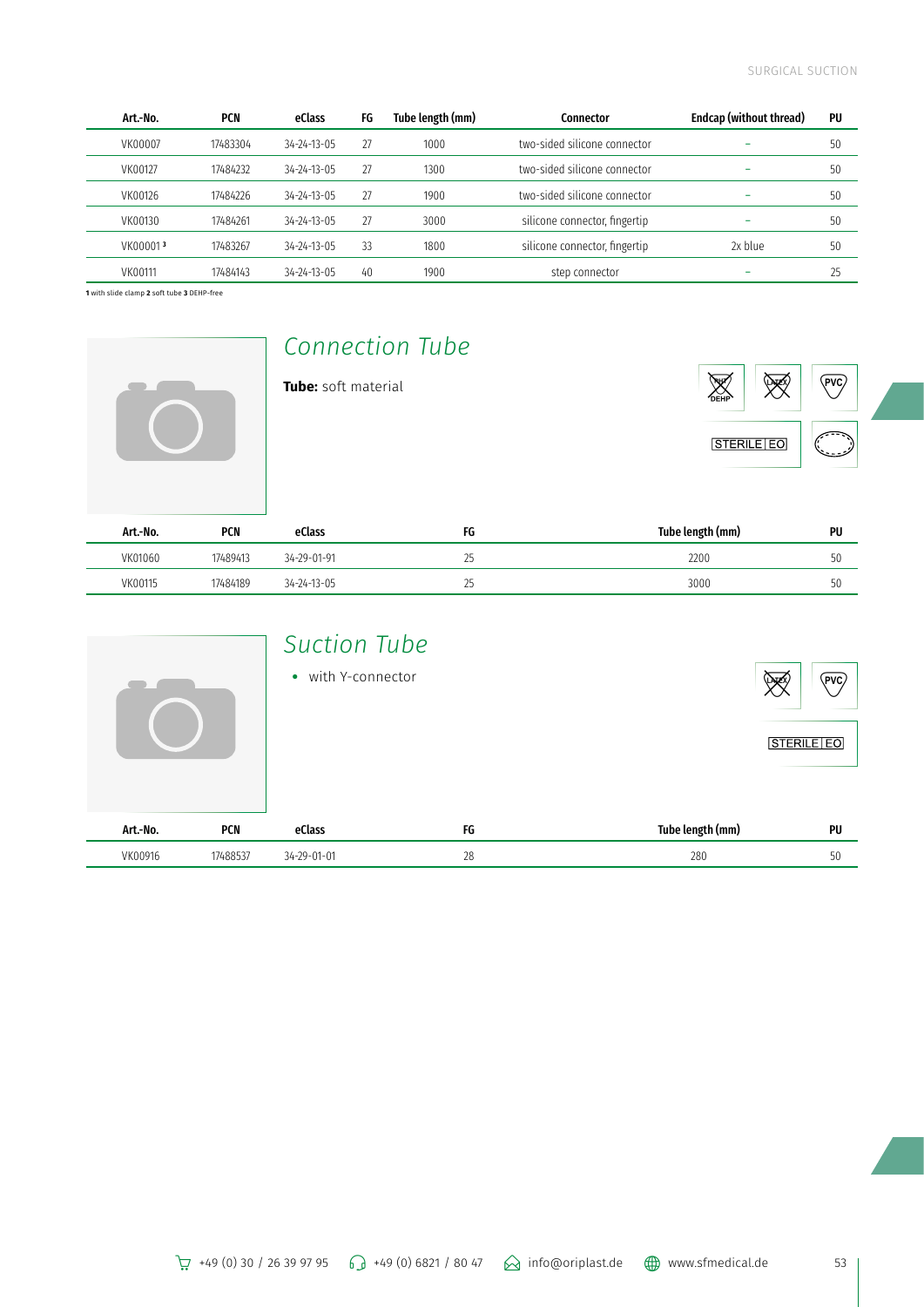# **Fingertip**

The fingertip is an essential aid for secretion suction. The round tip part makes it possible to open or close the fingertip, which ultimate regulates and guarantees gentle suction.

![](_page_5_Picture_3.jpeg)

|  | /C.)       |
|--|------------|
|  | STERILE EO |

| Art.-No. | <b>PCN</b> | eClass              | Connector  | PU  |
|----------|------------|---------------------|------------|-----|
| VK00950  | 17488796   | $34 - 24 - 13 - 07$ | -          | 100 |
| VK00951  | 17488804   | 34-25-11-92         | LL pos     | 100 |
| VK00952  | 17488810   | 34-24-13-07         | Luer-Steck | 100 |

# **Secretion Bag**

The latex-free collection bag is used to collect secretion and, with the help of a bottom drain valve, makes it easy and fast to take samples.

|                        | OP Secretion Bag<br>tube length 900 mm<br>$\bullet$<br>volume 2000 ml<br>with non-return valve<br>bottom drain valve<br>$\bullet$ |                                            | (PVC) |
|------------------------|-----------------------------------------------------------------------------------------------------------------------------------|--------------------------------------------|-------|
| Art.-No.<br><b>PCN</b> | eClass                                                                                                                            | Connector                                  | PU    |
| VK00893<br>17488371    | 34-24-13-91                                                                                                                       | Luer-Steck with Polyisopren (Set), adapter | 100   |